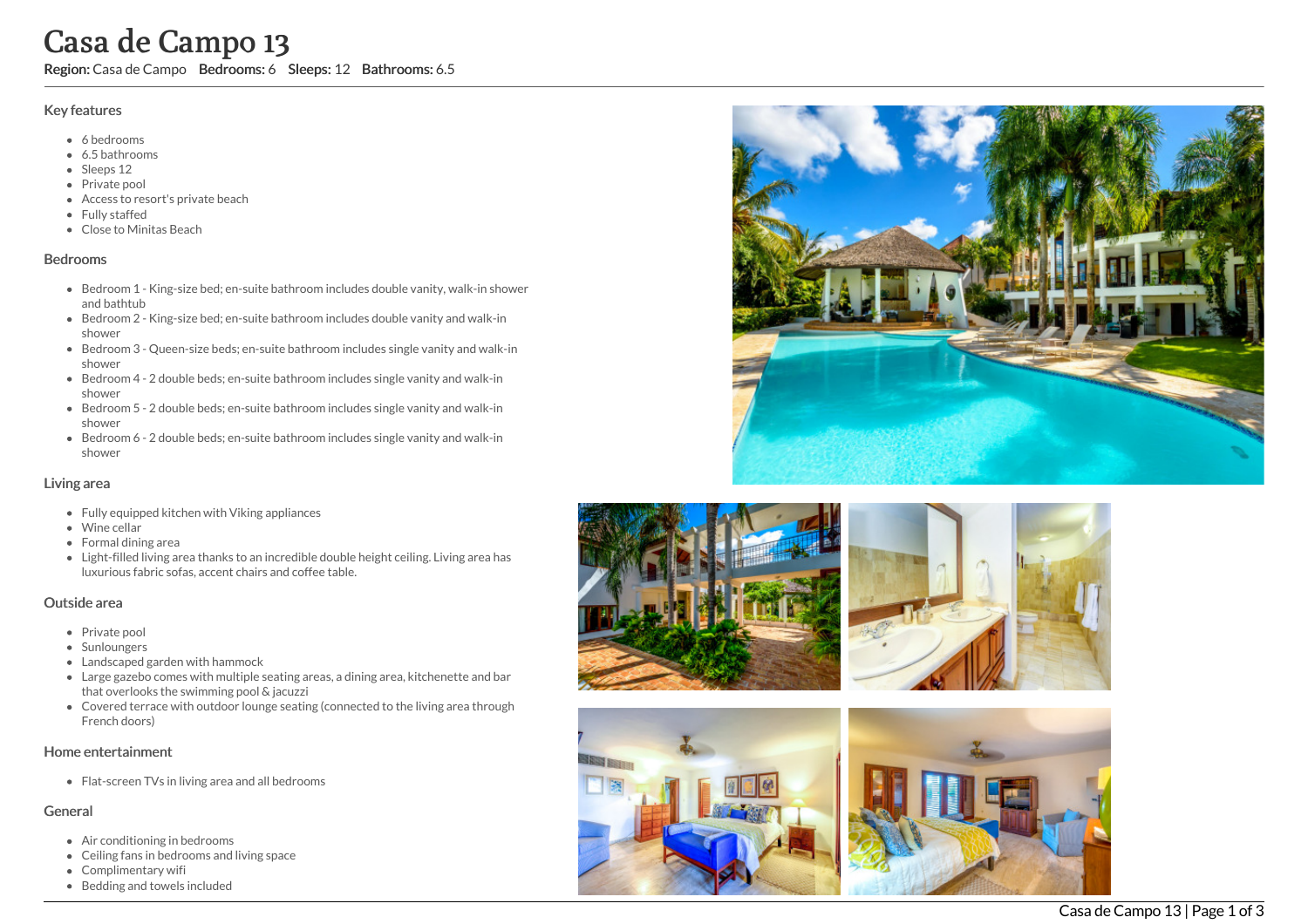- Private parking
- Beach and pool towels provided
- Iron and ironing board
- Safety deposit box
- $\bullet$  No pets
- No smoking
- Children welcome
- Gated community
- The villa sits on hole 8th of Dye Fore golf course
- Close to the Altos de Chavon, Marina and Minitas Beach

# Staff

- Housekeeper
- Cook
- Waiter

# Resort amenities

- Golf course
- Tennis court
- Equestrian center
- Fitness center
- Mandatory daily resort fee required when staying at this villa \$25/ adult (15 years of age and older), \$12/child (between 4-12 years old), children 4 and younger are free. Guests must register and pay on-site.